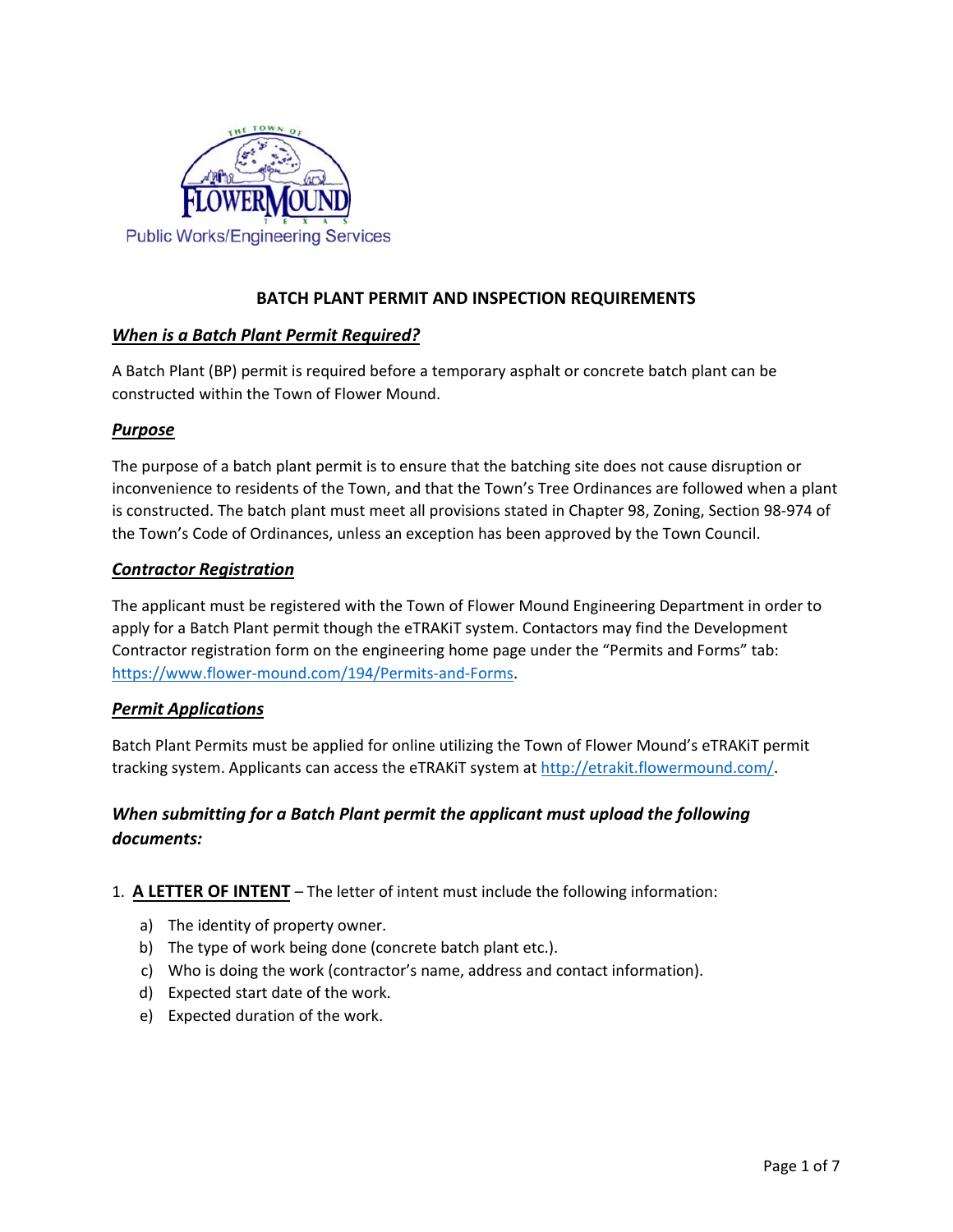2. **A LETTER OF PERMISSION (If Required)** – A letter of permission is only required if the applicant is anyone other than the property owner or the property owner's legal representative.

- a) The letter of permission must provide the property owners contact information; both mailing address and phone number.
- b) The letter of permission must state that the property owner has reviewed the plans and that the applicant has the owner's permission to do the work shown.

# 3. **NOTICE OF INTENT (NOI) (If Required)**:

- a. Please refer to TCEQ flow chart to determine if a NOI is required (Attachment 2).
- b. Please refer to the TCEQ website for any information on NOI requirements: <https://www.tceq.texas.gov/permitting/stormwater>

## 4. **STORM WATER POLLUTION PREVENTION PLAN (SWPPP) (If Required)**:

- a) Refer to TCEQ flow chart (Attachment 2) to determine if a SWPPP is required for your project. If a SWPPP is not required, the contractor must provide a letter stating so and indicating the reason it isn't required; for example, if the disturbed area is less than an acre.
- b) Please refer to the TCEQ website for any information on SWPPP requirements: <https://www.tceq.texas.gov/permitting/stormwater>
- c) Contact Environmental Services at 972-874-6340 for questions related to SWPPP for the Town of Flower Mound.

## 5. **TREE SURVEY AND PROTECTION PLAN:**

- a) The tree survey must be prepared in accordance with Town of Flower Mound Ordinances.
- b) The tree survey must be approved by the Town's Environmental Department.
- c) All protected and specimen trees must have fencing around their canopy extent if they are within 20' of the proposed plant location.
- d) Protected trees require 4' tall orange mesh fencing around the drip line and specimen trees require 6' tall chain link fencing around the drip line.

6. **TCEQ AUTHORIZATION LETTER** – A letter from the Texas Commission on Environmental Quality stating authorization of the site is required. This document should be uploaded to eTRAKiT.

a) Please refer to the TCEQ website for any information on standard batch plant permits: <https://www.tceq.texas.gov/permitting/air/newsourcereview/mechanical/cbp.html>

7. **SITE PLAN** – A site plan with the location of the proposed batch plant and marked with distances to the nearest inhabited residences should be submitted for review. These distances should be a minimum of 600 feet. If the plan is approved, the plant's location will be verified during the Field Coordination meeting (see inspection requirements).

#### 8. **BATCH PLANT PACKET:**

- a) The Batch Plant packet is included at the end of this document (Attachment 1), and states the requirements of the town's Code of Ordinances
- b) This packet must be filled out and submitted through the eTRAKiT system.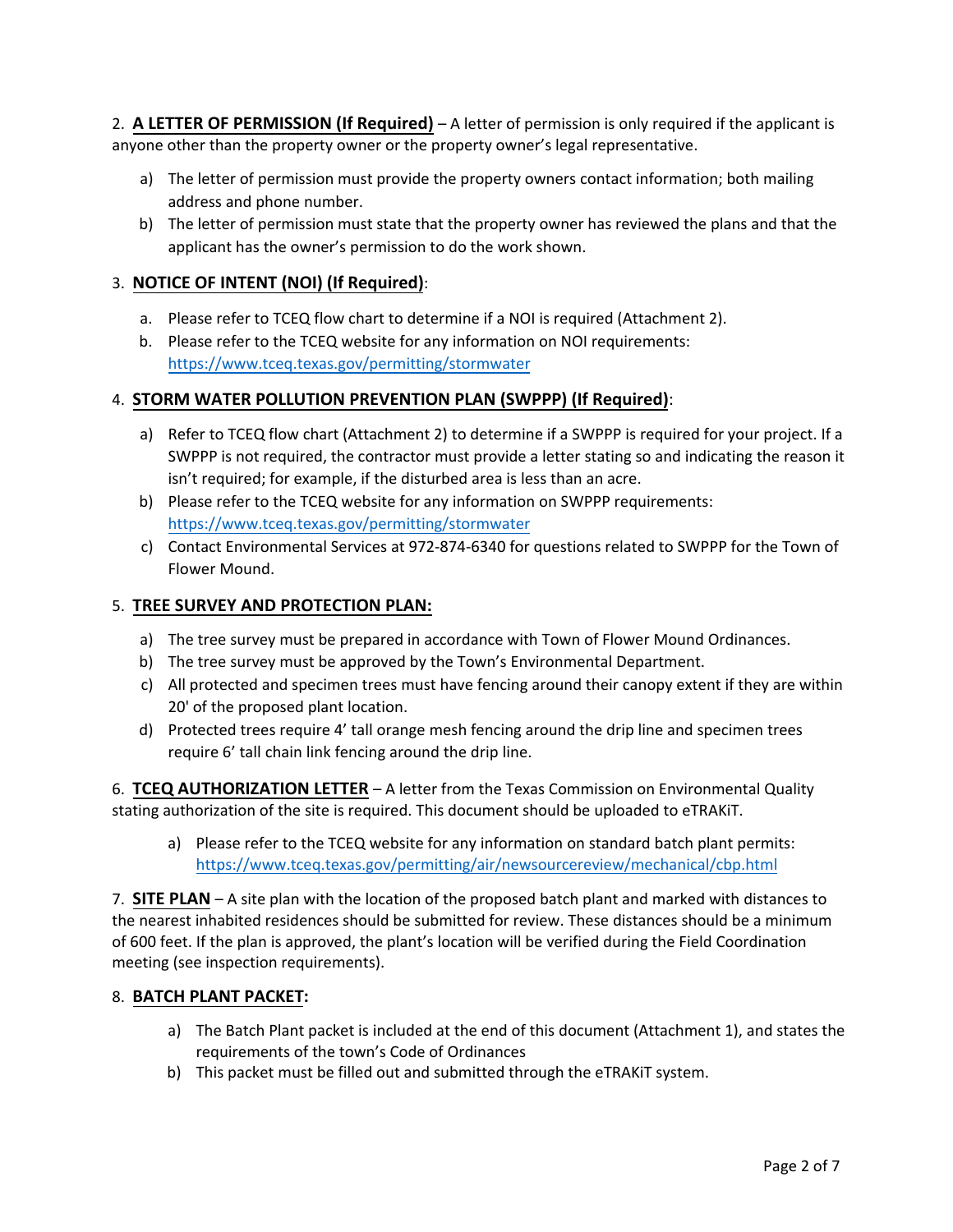# *Permit Expiration*

An issued batch plant permit is valid for a 3-month (90 day) period. The contractor may request a one time, 60-day extension of the permit by contacting the Chief Construction Inspector prior to the expiration of the permit. If an extension is not granted, or if the extension expires, the applicant must apply for a new permit. After the permit expires, if the applicant still needs a batch plant permit, they must re-apply.

## *Inspection Requirements*

All inspections must be requested by using the online eTRAKiT inspection scheduling program. To schedule an inspection, go to [http://etrakit.flower-mound.com](http://etrakit.flower-mound.com/) and use your contractor login to access your permits. Inspections can be requested as late as 7:30 a.m. for a same-day inspection. Inspections can be scheduled up to 14 days in advance (excluding holidays and weekends). You can also cancel inspections and check inspection results using the same website.

## *The following inspections are required for every batch plant permit:*

- 1. Tree Protection The Tree Protection inspection is scheduled on-line through the Town's eTRAKiT system. Depending on the types of trees identified at the work site this may be an on-site inspection. For an on-site inspection all required tree protection must be installed prior to the scheduling the inspection. At the on-site inspection the Town's inspector will verify that all required tree protection is installed per the approved plans. The contractor is not required to be present for this inspection.
- 2. Storm Water Protection The Storm Water Protection inspection is scheduled on-line through the Town's eTRAKiT system. Depending on the scope of work this may be an onsite inspection. For an on-site inspection all required erosion control protection measures must be installed prior to the scheduling the inspection. At the on-site meeting the Town's inspector will verify that all erosion control measures are installed per the approved plans. The contractor is not required to be present for this inspection.

# *The Tree Protection and Storm Water Protection inspections can be scheduled in any order, but both must be approved before the Field Coordination Meeting can be scheduled.*

3. Field Coordination Meeting – The Field Coordination meeting, is an in-person, on-site meeting that is scheduled by the applicant through the eTRAKiT system. At the Field Coordination meeting the Town's Construction Inspector will discuss the inspection process with the contractor.

# *Note that the three inspections above must be approved before any work can begin on the site.*

4. Stormwater Protection Final Inspection – The Stormwater Protection Final inspection is scheduled on-line through the Town's eTRAKiT system. At the time this inspection is scheduled, all erosion controls measures must have been removed. The Town's Inspector will visit the site to verify that all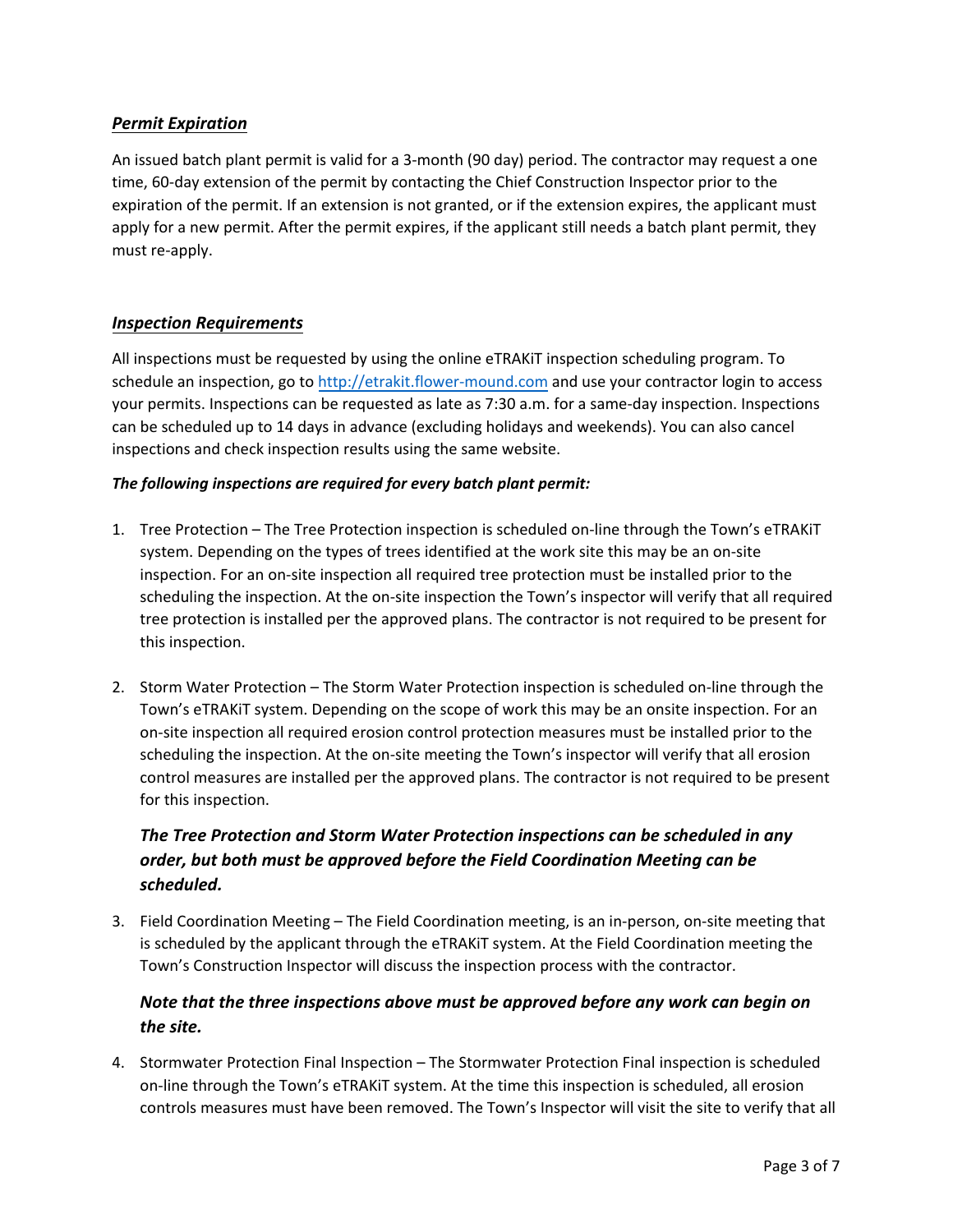erosion control measures are gone and that all disturbed areas are final stabilized. The contractor is not required to be on site for this inspection.

- 5. Trees Final Inspection The Tree Protection Final inspection is scheduled on-line through the Town's eTRAKiT system. At the time of this inspection all tree protection measures have been removed. The Town's Inspector will visit the site to verify that any protected and/or specimen trees onsite have not been impacted. The contractor is not required to be on site for this inspection.
- 6. Removal Inspection This is the last inspection scheduled. This inspection is scheduled on-line through the Town's eTRAKiT system. The Town's Construction Inspector will visit the site to verify that the plant has been removed and all disturbed areas are vegetated and returned to the original grade. The contractor is not required to be on site for this inspection.

# *NOTE: Additional inspections may be required on a permit specific basis depending on the scope of the work*

#### *For Questions or Assistance*

- 1. The Engineering Services Division may be contacted by phone at (972) 874-6315 or by email at engineering@flower-mound.com.
- 2. The mailing address is 2121 Cross Timbers Road, Flower Mound, TX 75028
- 3. On-line a[t www.flower-mound.com.](http://www.flower-mound.com/)
- 4. For Permit Information and Inspection Scheduling: http://etrakit.flower-mound.com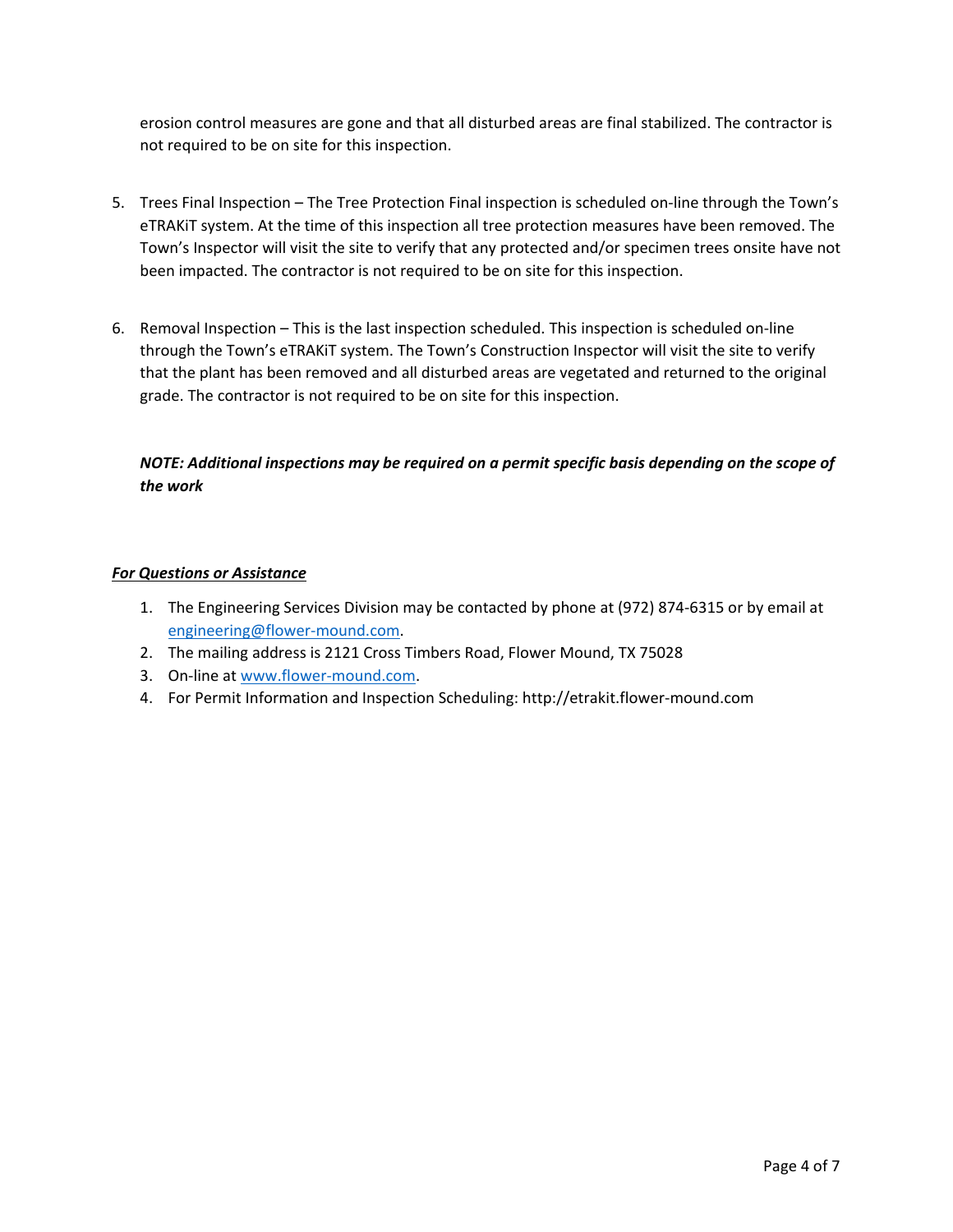

#### **ATTACHMENT 1:**

#### **SPECIAL CONDITIONS TEMPORARY CONCRETE OR ASPHALT BATCHING PLANT PACKET**

\*\*\*\*\*\*\*\*\*\*\*\*\*\*\*\*\*\*\*\*\*\*\*

The following packet must be completed, scanned, and uploaded to your permit application that is submitted at etrakit.flowermound.com. Your online permit application cannot be processed without all information requested, including an authorization letter from the Texas Commission on Environmental Quality, in order to comply with State and Federal Law.

Please initial one of the following:

\_\_\_\_\_ Pursuant to the provisions contained in Chapter 98, Zoning, Section 98-974, all of the following conditions listed below have been met.

Pursuant to the provisions contained in Chapter 98, Zoning, Section 98-974, an exception is being requested on one or more of the following conditions which shall require approval of the Town Council. All requests for exception(s) must be submitted in the form of a letter stating the requested exception(s) and reasons for same.

CHAPTER 98: Zoning, Subdivision III, Special Use Conditions, Section 98-974; Asphalt or concrete batching plant (temporary); Chapter 94, Article V, Tree Protection, Section 94.51. Enumeration. A temporary asphalt or concrete batching plant permit may be approved by the Town of Flower Mound, subject to the following conditions. Any exceptions to the following conditions shall require approval of the Town Council.

- a. The batching plant site shall comply with all applicable provisions of Town, State, and Federal laws.
- b. The batching plant shall not be located within six hundred feet (600') of an inhabited residence.
- c. Hours of operation will be limited to Monday through Friday, 7:00a.m. to 7:00p.m., and Saturday, 9:00a.m. to 5:00p.m. Aggregate trucks shall be prohibited from hauling to or from the site on Saturday.
- d. The batching plant permit will be valid for a three (3) month period.
- e. Site approved for temporary batching plant permits shall be fenced and gated. With approval of the Tree Preservation and Enforcement Officer or authorized designee, the designated parking and stockpile areas may be combined into one fenced area, provided the preservation of protected trees is not adversely affected or jeopardized. Said designated areas shall be completely fenced with chain-link fencing and gates for safety purposes and to separate Protected, Specimen, Majestic or Historic Trees from the construction area and related construction activity.
- <sup>f</sup>. No portion of the batching plant or its operation shall be located on a public or private street, or on land dedication to the Town for parks and open space.
- g. The batching plant shall only furnish concrete, asphalt, or both, to the specific project for which the temporary permit is issued. The placement of a temporary batching plant for a private project is restricted to the site of the project.
- h. The temporary plant shall be operated in a manner that eliminates unnecessary dust, noise, and odor (as illistrated by, but not limited to, covering trucks, hoppers, chutes, loading and unloading devices and mixing operations, and maintaining driveways and parking areas free of dust).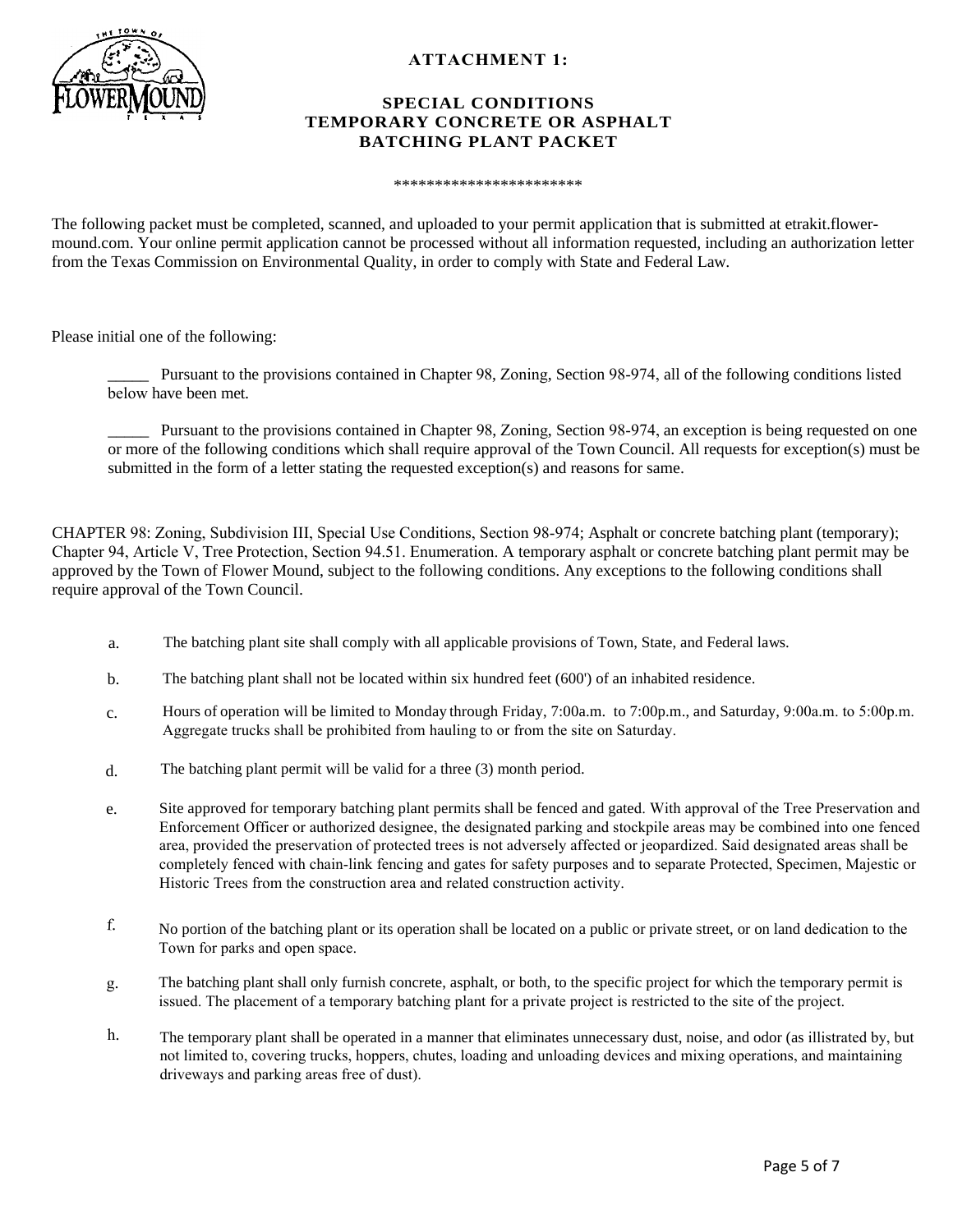- i. The site must be clear of all equipment, material, and debris upon completion of the project.
- j. All public improvements that are damaged during the operation of the temporary batching plant must be repaired or replaced within thirty (30) days of completion of the project.
- k. Upon expiration of the temporary permit and cessation of activities, the Town's inspector and the Permittee shall walk the site to verify compliance with these special conditions.

#### ACCEPTANCE AND AGREEMENT (please initial):

If this permit is approved and the Permittee constructs a temporary concrete or asphalt batching plant, it shall be constructed according to the provision of this permit.

The Permittee agrees to bear all costs associated with the operation and maintenance of his temporary concrete or asphalt batching plant.

In connection with the issuance of this temporary concrete or asphalt batching plant permit, the Permittee has agreed to comply with "a" through "k" above.